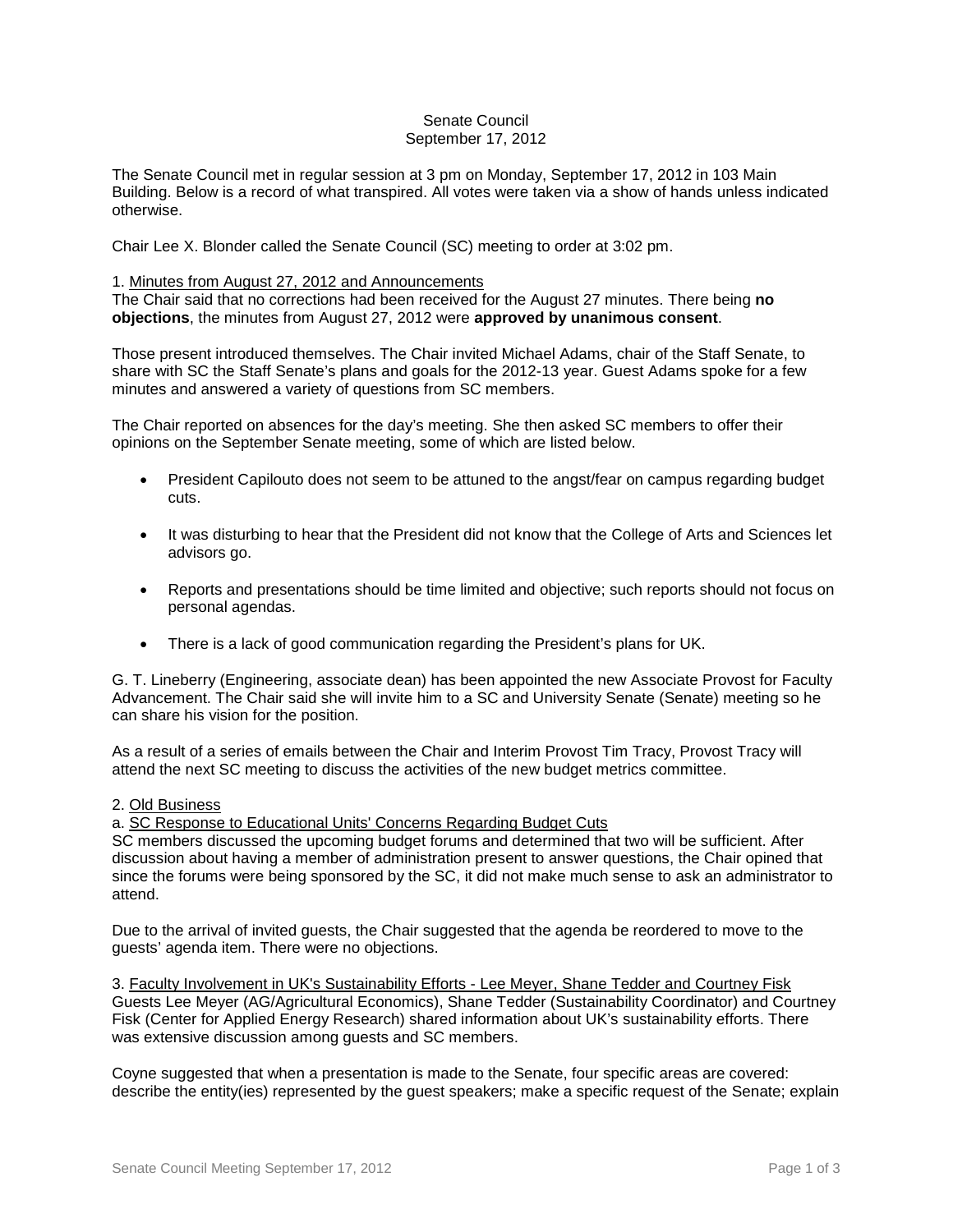how the sustainability efforts will be implemented; and describe how the SC and Senate can specifically engage the President and University in general in implementation.

## 4. Proposed Change to Calendar for Third Year Medical Students

Guests Chipper Griffith (ME/Assistant Dean for Medical Education) and Darryl Jennings (ME/Pathology) explained the proposal. The request is to change the dates in the academic calendar for third-year medical students beginning summer 2013, and affecting both third and fourth year students beginning in summer 2014. The reason for requesting this change was to accommodate deadlines involved in application to residency programs. This results in moving the start date for third and fourth year medical students forward one month, from starting in July to starting in June. SC members asked a variety of questions which were all answered satisfactorily.

Wood **moved** that the minor calendar change presented to the Senate Council as described in the posted agenda be approved by the SC, effective immediately, and reported to the Senate at its next meeting. Wasilkowski **seconded**. There being no discussion, a **vote** was taken and the motion **passed** with none opposed.

### 2. Old Business

b. Ad Hoc Committee on Senate Ex Officio Members and Their Voting Rights The Chair asked Wood, who moved the motion to create the ad hoc committee, to develop a charge for the SC to discuss on September 24. Wood agreed.

# c. Senate Committee Preferences, Round II

There were two new senators who needed to be placed on Senate committees. They were not included in the first round of committee preferences because the college had not yet completed Senate elections.

Wood **moved** to approve the proposed revised committee compositions for the Senate's Library Committee and the Senate's Admissions and Academic Standards Committee. McCormick **seconded**. A **vote** was taken and the motion **passed** with none opposed.

### 5. Discussion on Interactions between Senate's Retroactive Withdrawal Appeals Committee and the Disability Resource Center

The Chair invited Tom Nieman (AG/Landscape Architecture), chair of the Senate's Retroactive Withdrawal Appeals Committee (SRWAC), to explain the issue. Guest Nieman did so at length, explaining that there were differing opinions from SRWAC members and the staff in the Disability Resource Center. The issue primarily revolves around diagnoses of learning disabilities and what latitude the SRWAC has in reviewing appeals from students requesting retroactive withdrawals for reasons of learning disabilities. There was lengthy discussion among SC members and invited guests.

Wood **moved** that the SC recommend to the Senate that an advisory committee on ADA<sup>[\\*](#page-1-0)</sup> section 508 compliance be established by the University Senate, with membership to follow standard Senate rules for composition, and a draft charge to be created by the Senate's Rules and Elections Committee (SREC) with the assistance of Greissman and returned to the SC for approval. Anderson **seconded**. There was additional discussion. SC members agreed that the ombud should be an ex officio member of the advisory committee. There was additional discussion. A **vote** was taken and the motion **passed** with one opposed and one abstaining.

There being no further business to attend to, the Chair asked for SC members' input into the issues she should discuss during her upcoming meetings with the President and Provost.

After discussion, Wood **moved** to adjourn and Debski **seconded**. A **vote** was taken and the motion **passed** with none opposed. The meeting was adjourned at 5:04.

Respectfully submitted by Lee X. Blonder,

<span id="page-1-0"></span>Americans with Disabilities Act